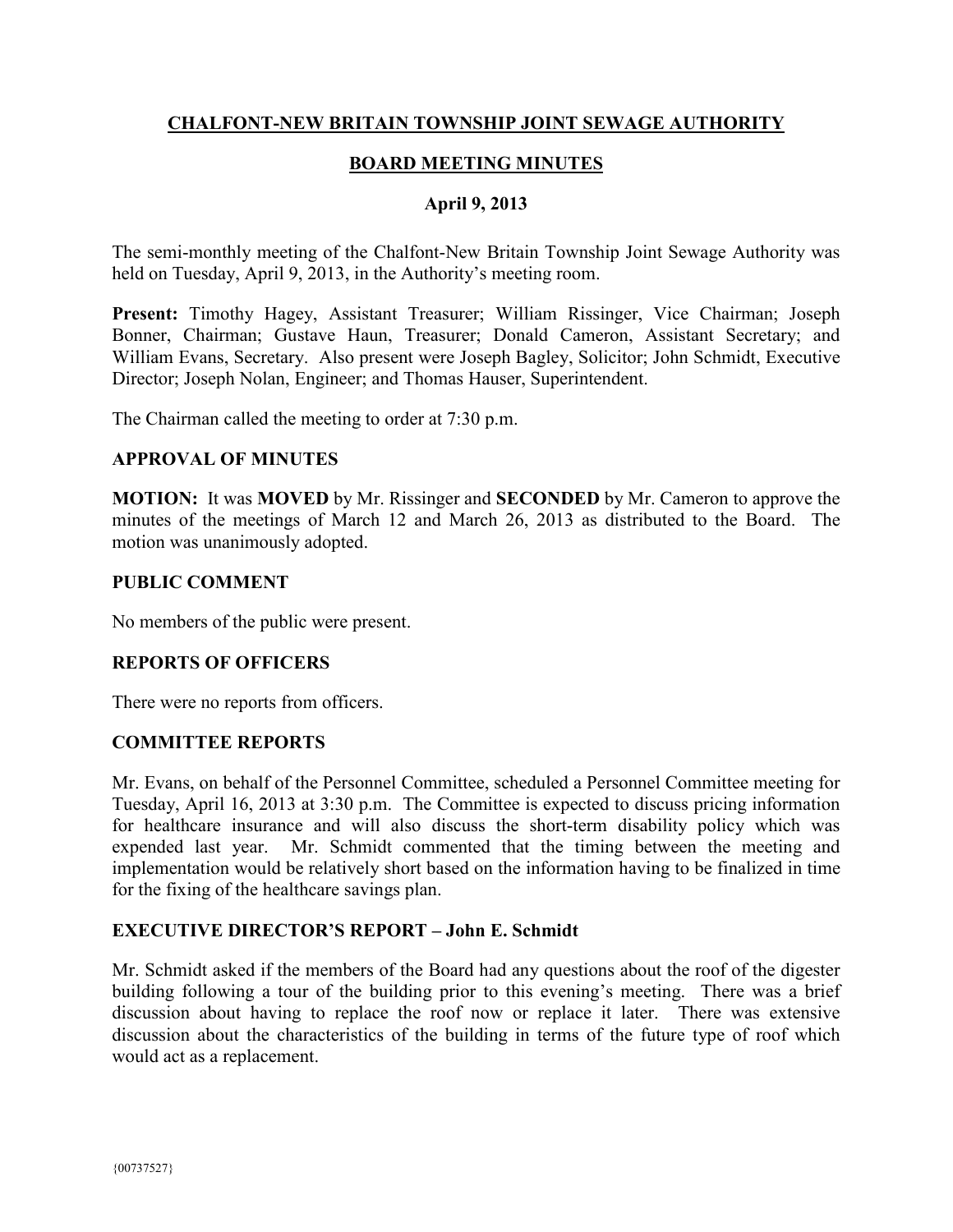## **ENGINEER'S REPORT – Joseph Nolan, P. E.**

Mr. Nolan presented a slide show to the Board of progress photos for Phase II of the Upgrade and Expansion Project. The photos depicted blowers, new piping, new intakes, the dissolved air flotation building, old fixtures being replaced with a liquid polymer feed system, old treatment tanks converted for capacity, installation of concrete buttresses in the new tanks, the installation of an electrical duct bank, the use of a coffer dam and a digester wall. The slide show gave an overall view of the current status of the Phase II Project.

Mr. Nolan reported that he expected the equipment delivery from Siemens for the motor control centers for the main control room in July. Mr. Nolan reported on the current status of the general contractor's progress. A progress meeting with both contractors as well as the specialist engineers and representatives from SCADA took place.

The Board recessed into Executive Session at approximately 7:50 p.m. to discuss potential litigation.

The Board resumed its regular session at approximately 8:20 p.m.

Mr. Nolan presented Requisition No. 124 for Capital Expenditures in the amount of \$9,347.79 representing the costs for a pallet lifter, pump supplies and a flow meter.

**MOTION:** It was **MOVED** by Mr. Rissinger and **SECONDED** by Mr. Haun to approve Requisition No. 124 for Capital Expenditures in the amount of \$9,347.79. The Motion was unanimously adopted.

Mr. Nolan next presented Requisition No. 167 for Capital Improvements in the amount of \$650,319.08 representing payment to the general contractor, the electrical contractor and Keystone Engineering for Phase II Project work as well as to CKS Engineering for construction management and design work. Mr. Nolan recommended approval.

**MOTION:** It was **MOVED** by Mr. Evans and **SECONDED** by Mr. Hagey to approve Requisition No. 167 for Capital Improvements in the amount of \$650,319.08. The Motion was unanimously adopted.

### **SOLICITOR'S REPORT – Joseph M. Bagley, Esquire**

The Board recessed into Executive Session at approximately 8:24 p.m. to discuss pending litigation involving a former employee of the Authority.

The Board returned to its regular session at approximately 8:27 p.m.

### **TREASURER'S REPORT – Gustave Haun, Treasurer**

Mr. Haun reviewed the General Operating Expenses for the month amounting to \$219,443.71. He also reviewed the previously-approved Capital Expenditures and Capital Improvements and noted a payment under Fund 3 of interest to Univest National Bank in the amount of \$22,042.82, amounting to total expenditures for the month of \$901,153.40 and he recommended approval. A